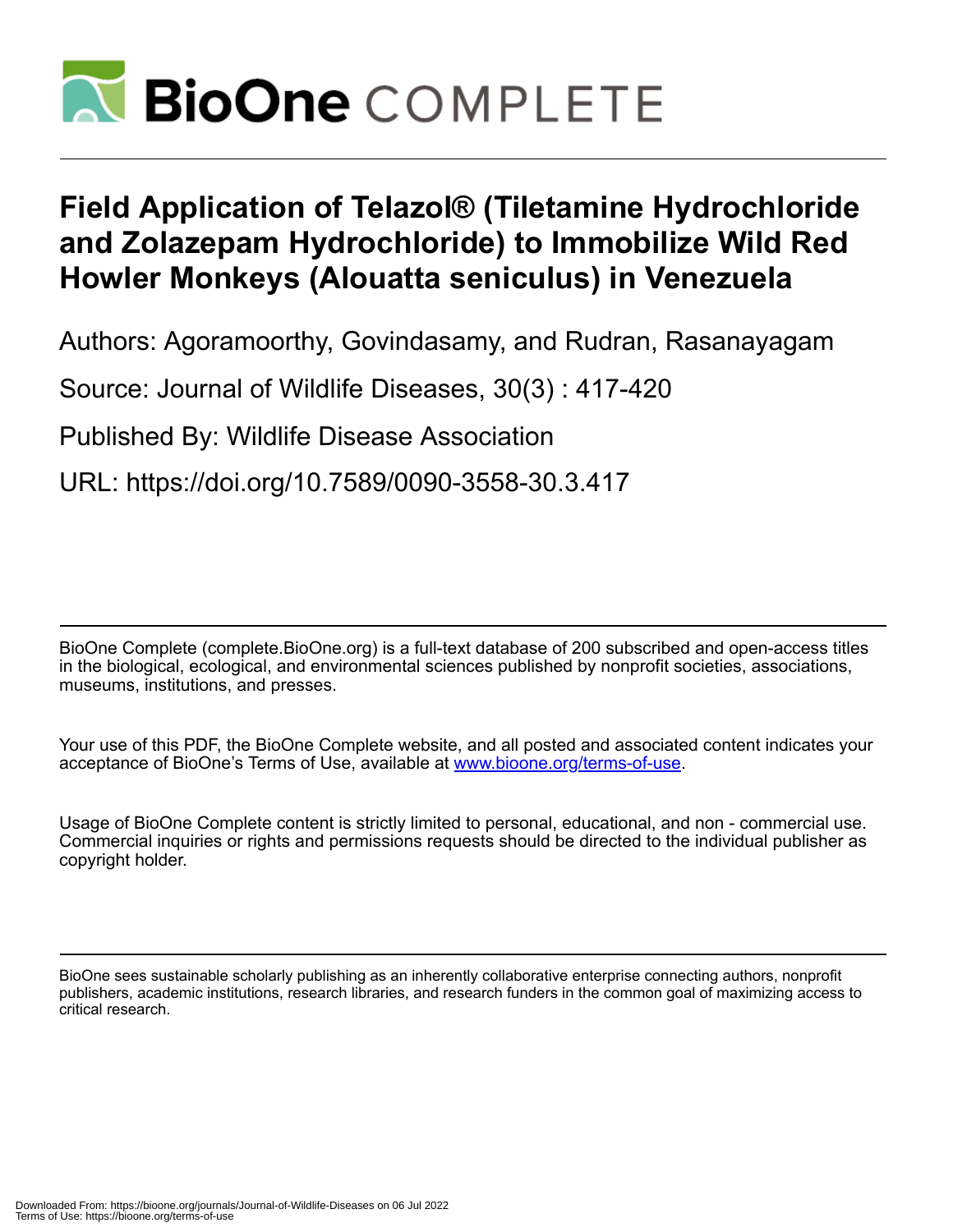## **SHORT COMMUNICATIONS**

Journal of Wildlife Diseases. 30(3). 1994, pp. 417-420 © Wildlife Disease Association 1994

## **Field Application of Telazol<sup>®</sup> (Tiletamine Hydrochloride and Zolazepam Hydrochloride) to Immobilize Wild Red Howler Monkeys (Alouatta seniculus) in Venezuela**

Govindasamy Agoramoorthy<sup>1,2</sup> and Rasanayagam Rudran,<sup>1</sup> ' Conservation and Research Center, National Zoological Park, Smithsonian Institution, Front Royal, Virginia 22630, USA and Red Howler Project, % FPM, Apartado 39, Calabozo 2312-A, Venezuela; **<sup>2</sup>** Present address: Wildlife Laboratory, Institute of Biology, National Taiwan Normal University, 88 Sec. 5, Roosevelt Road, Taipei 11718, Taiwan, Republic of China

ABSTRACT: Telazol® (TEL) (tiletamine hydrochloride and zolazepam hydrochloride combination) was used to immobilize 50 wild red howler monkeys *(Alouatta seniculus)* in Ven ezuela between October 1989 and February 1991. The mean (±SD) dosages of TEL used for adult males and adult females were 22.4  $(\pm 7.3)$  mg/kg and 22.5 ( $\pm 5.0$ ) mg/kg, respectively. Juveniles of both sexes received a mean dose of 30.5 ( $\pm$ 5.6) mg/kg. The induction time for TEL ranged from 1 to 6.2 min. Thirteen animals were given an additional dosage of ketamine hydrochloride manually when they re covered from the first injection of TEL. Total recovery times ranged from 39 to 308 min. There were no apparent side effects to the fetuses of two pregnant females.

*Key words:* Red howler monkey, *Alouatta seniculus,* tiletamine hydrochloride, zolazepam hydrochloride, ketamine hydrochloride, chemical immobilization, field capture.

Our objective was to determine the effects of Telazol® (TEL) (A. H. Robins Co., Richmond, Virginia, USA) in wild red howler monkeys, *Alouatta seniculus* of Venezuela. Telazol has been used previously to immobilize several species of non human primates successfully, both in captivity (Bree, 1972; Eads, 1986; Schobert, 1987) and in the wild (Glanden et al., 1991). Thorington et al. (1979) concluded that sernylan (phencyclidine hydrochloride) was superior to ketamine (ketamine hydrochloride) and rompun (xylazine hydrochloride) for immobilizing free-ranging red howler monkeys. However, sernylan was removed from the commercial market and later was replaced by TEL, also called CI-744 (Franzmann and Lance, 1988).

Red howler monkeys were captured in the savanna woodland and gallery forest habitats of Hato Masaguaral  $(08°31'N,$ 67°35'W), a wildlife preserve and working cattle ranch, situated about 45 km to the south of Calabozo in Guanico State, Venezuela. Details of the study site habitats and long-term red howler field research are presented by Rudran, (1979), Troth  $(1979)$ , and Agoramoorthy and Rudran (1992). From December 1989 to March 1990, and December 1990 to February 1991, 50 red howler monkeys were immobilized with a single TEL injection each, using a Pneu-dart rifle (rifle model 176, Pneu-dart, Inc., Williamsport, Pennsylvania, USA) and 1 cc syringe darts. We estimated and administered the minimum amount of TEL to achieve effective immobilization of each animal. An additional dose of ketamine hydrochloride (KET) (Vetalar® Parke-Davis, Morris Plains, New Jersey, USA) was given manually for 13 animals when they were not fully immobilized. Data from animals that needed more than one dose of TEL for immobilization were excluded because the time lapse between injections created difficulty in the calculation of induction and recov ery time.

We took several precautionary measures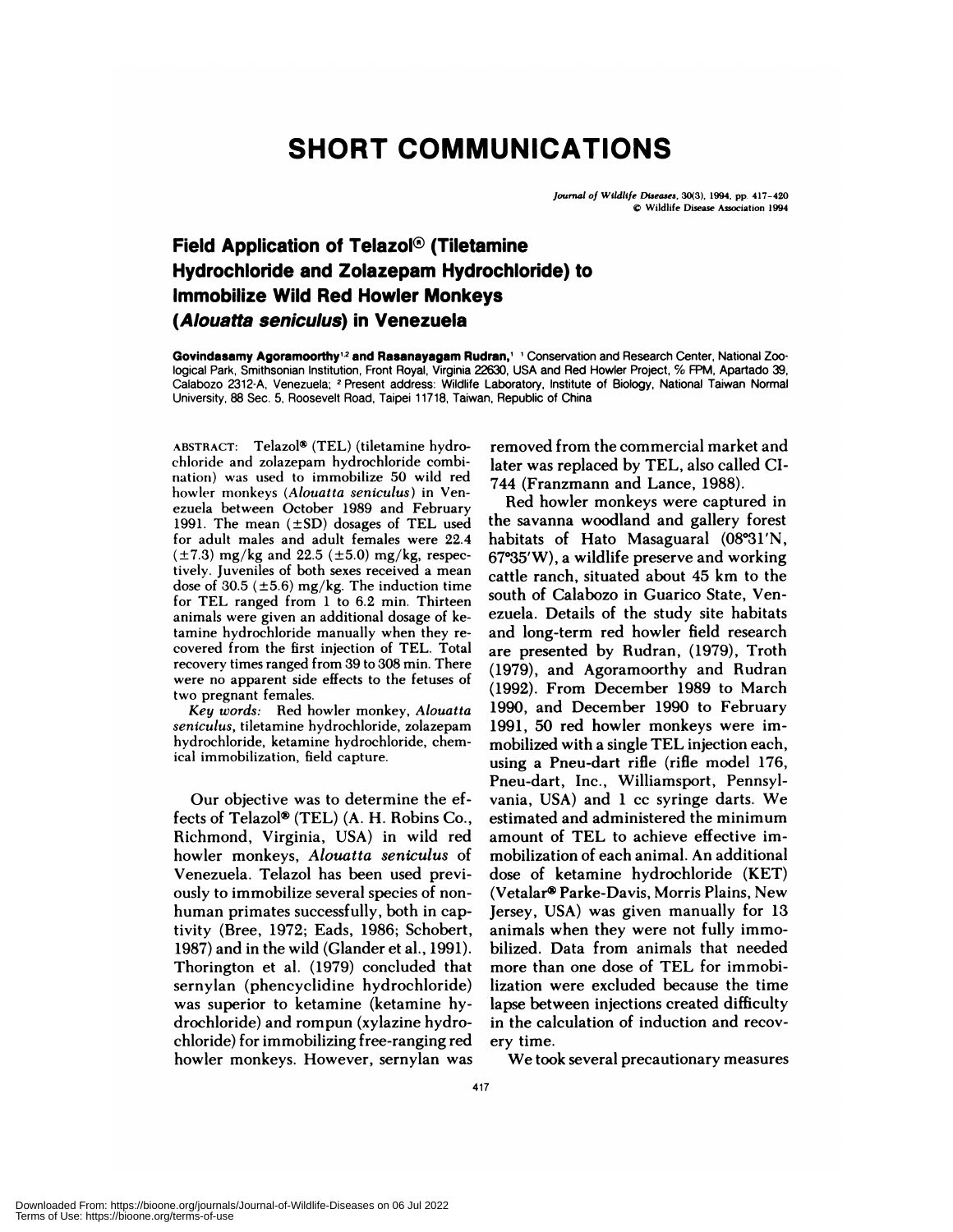prior to darting red howler monkeys. Most darting was done during the dry season, from December to February; most trees and shrubs had shed their leaves and thus provided good visibility. Monkeys were darted before 1 100 hr and after 1500 hr to minimize temperature stress. After selecting a group, the group was checked for estrous females and the home range was searched for extra-group males. If an estrous female, an invader male or any social change was noted, the darting operation was postponed. In addition, we avoided darting infants and pregnant females. Aften a group was located, the target animal was observed for 20 min. An animal was not darted until the following conditions were met: the animal was resting, the animal did not face the observer, and the hind quarter (target area) of the animal was cleanly visible. The target animal was shot in the muscular region of hind quarter (upper thigh, close to tail base) while resting on a tree from a height of 5 to 20 m and caught with a hammock  $(2 \times 2.5 \text{ m})$ , before it hit the ground. All immobilized animals were kept in the shade. Ear tagging, weighing, measuring and collecting blood and hair samples were done in the field by the methods of Thorington et al. (1979). Six dehydrated animals were given 7 cc pen kg body weight of lactated Ringer's solution (Kendall McGaw Laboratories, Inc., Irvine, California, USA) subcutaneously. All animals were closely monitored until they were mobile again. To avoid aggressive encounters with rival group members, captured animals were released near their own group members after the recovery.

Induction time was defined as the time between TEL injection and when the animal fell to the ground or began to hang by its tail with its head down. Initial re covery time was defined as the period between the loss of consciousness and the time when the animal could sit up for more than 10 sec. Final recovery time was defined as the time lapse between initial re covery and when the animal could climb

at least 1 m above the ground. The initial recovery time plus the final recovery time was the total recovery time. Analysis of covaniance (ANCOVA) was used to analyze induction time, initial recovery time, and total recovery time among different age, sex and status categories (resident, so! itary, association); the amount of TEL (mg/ animal) and body weight were used as co variants (SAS Institute Inc., 1985).

The animals immobilized included 36 adult males (>5 yr), eight adult females **(** *>4* yr), and six juveniles (two females and four males aged 1.5 to 2.5 yn). Doses of TEL used for immobilization varied with age, sex and body weight (Table 1). The largest adult male (7.4 kg) was successfully immobilized with a TEL dose of  $16.2 \text{ mg}$ / kg. Thus a TEL dose lower than the mean of 22.4 mg/kg would be effective in immobilizing most red howler monkeys if a good injection occurred.

After receiving a TEL injection, an intramuscular dose of KET was given to 13 animals that had not become fully anesthetized. Seven adult males received a mean KET dose of 22.9 mg/animal (range 10.0 to 30.0;  $SD = 7.6$ ). Three adult females received a mean KET dose of 16.7 mg/animal (range 15.0 to 20.0;  $SD = 2.9$ ) and two juveniles each received doses of 10.0 mg/animal. The mean dose of TEL in this study is greater than reported for three mantled howler monkeys *(Alouatta palliata*) in the wild  $(14.8 \text{ mg/kg}, n = 3;$ Glander et al., 1991) and in captivity (3.9 mg/kg,  $n = 4$ ; Bush et al., 1977). However, six wild spider monkeys *(Ateles geoffroyi)* of Costa Rica were immobilized with a mean dose of  $22.1 \text{ mg/kg}$  (Glander et al., 1991); this is similar to the doses reported here for the red howler monkeys. But Bush et al. (1977) used TEL to successfully immobilize 16 species of captive nonhuman primates with a mean dose of 2.4 to 3.9 mg/kg. These doses were about five to nine times lower than the doses used for field immobilization of red howlers in our study, as well as mantled howlens (Glander et a!., 1991). The reasons for this discrepancy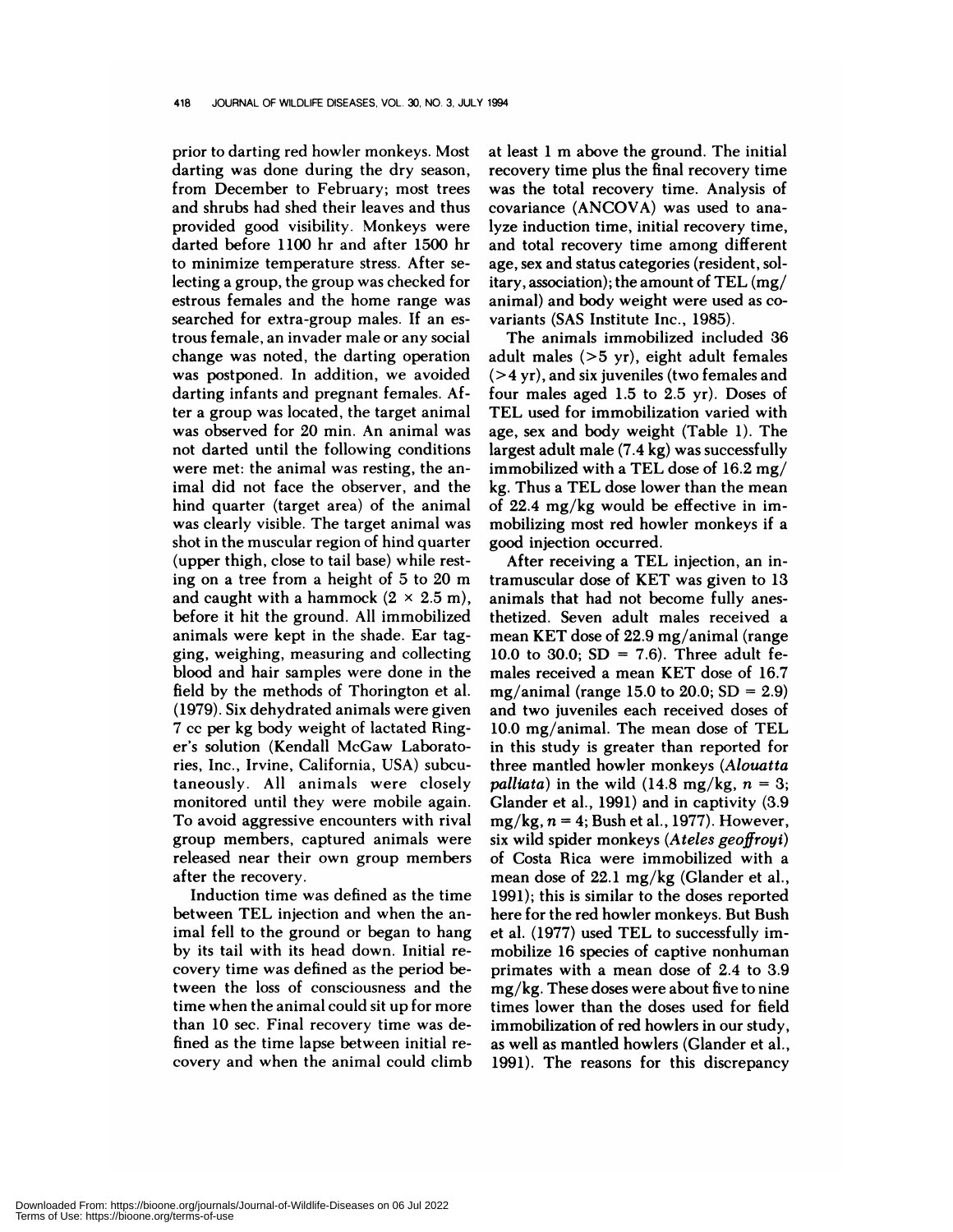|                        | Adult males $(>5 \text{ yr})$<br>$(n = 36)$ |           |               | Adult females $(>4 \text{ yr})$<br>$(n = 8)$ |           |               | Juveniles $(>1.5$ to 2.5 yr)<br>$(n = 6)$ |           |               |
|------------------------|---------------------------------------------|-----------|---------------|----------------------------------------------|-----------|---------------|-------------------------------------------|-----------|---------------|
|                        | Mean                                        | <b>SD</b> | Range         | Mean                                         | <b>SD</b> | Range         | Mean                                      | <b>SD</b> | Range         |
| Body weight (kg)       | 5.8                                         | 0.8       | $4.0 - 7.4$   | 4.7                                          | 0.6       | $4.0 - 5.6$   | 2.8                                       | 0.4       | $2.4 - 3.5$   |
| Dosage $(mg/animal)$   | 125.8                                       | 29.9      | $65 - 170$    | 105.6                                        | 27.2      | $70 - 140$    | 86.7                                      | 23.4      | $60 - 120$    |
| Dosage $(mg/kg)$       | 22.4                                        | 7.3       | $11.3 - 42.5$ | 22.5                                         | 5.0       | $16.4 - 31.1$ | 30.5                                      | 5.6       | $25.0 - 38.5$ |
| Induction time (min)   | 3.3                                         | 1.5       | $1.3 - 6.2$   | 2.7                                          | 0.7       | $1.8 - 4.2$   | 2.3                                       | 1.1       | $1.0 - 4.0$   |
| Initial recovery time  |                                             |           |               |                                              |           |               |                                           |           |               |
| (min)                  | 52.8                                        | 22.2      | $19 - 106$    | 39.1                                         | 17.2      | $23 - 66$     | 90.0                                      | 47.8      | $55 - 182$    |
| Time to final recovery |                                             |           |               |                                              |           |               |                                           |           |               |
| (min)                  | 46.8                                        | 44.0      | $12 - 250$    | 44.4                                         | 23.0      | $20 - 95$     | 51.0                                      | 11.8      | $40 - 70$     |
| Time to total recovery |                                             |           |               |                                              |           |               |                                           |           |               |
| (min)                  | 99.6                                        | 51.5      | 39-308        | 83.5                                         | 20.8      | 64-118        | 141.0                                     | 44.6      | $95 - 222$    |

TABLE 1. Observations of red howler monkeys in Venezuela after single intramuscular injections of Telazol<sup>®</sup>, 1989 to 1991.

probably are that howler monkeys have prehensile tails and in the field may need a higher dosage than in captivity to induce their free fall from trees; in captivity, it's easy to handle an animal when it holds on with its tail, but in the field, this can be a problem (Glanden et a!., 1991); and captive conditions provide better opportunity to physically restrain animals and manually inject a complete dose of a drug. The recommended doses reported here for the red howler monkeys are specifically for field conditions using Pneu-dart system only and should not be used for monkeys in captivity.

The reaction of the 50 darted animals varied from running a distance of 2 to 10 m, checking the dart wound by touching and sometimes licking the blood drops from dart wound. Usually the darted animals remained closer to their groups and could be observed until they fell from the tree. Sixteen immobilized animals hung by their prehensile tails and were brought down by a pole on by hand. One casualty occurred. A 5.8kg adult male darted with 12.1 mg/ kg TEL fell and became wedged in the fork of a tree; he was dead when retrieved.

There was no significant difference *(P* <sup>&</sup>gt; 0.05) in the adjusted means of induction times between adult males and adult females when TEL and body weight were used as covariants. The status of males (resident, invader or solitary) was not significantly related to induction time  $(P > 0.05)$ . The adjusted mean induction time of juveniles was not significantly different than that of adults  $(P > 0.05)$ . Also, there was no significant difference  $(P > 0.05)$  in the adjusted means of initial recovery time between adult males and females. However, the juveniles had significantly longer ne covery times than adults  $(P < 0.01)$ , probably because they received higher doses per kg of TEL than adults (Table 1). The total recovery time was positively correlated  $(r = 0.85)$  with the amount of additional KET applied  $(P = 0.017)$ . There was no difference  $(P > 0.05)$  in the initial and total recovery time among males of different status. Also, there was no significant difference  $(P > 0.05)$  in the total recovery time between juveniles and adults.

In general, TEL appeared to be a good immobilizing agent for wild red howler monkeys. However, three adult males had individual variations in responding to TEL and had a longer recovery time compared to the mean  $(\pm SD)$  total recovery time of 99.6  $(\pm 51.5)$  min. First, an adult male weighing 5.4 kg that received 24.1 mg/kg TEL had a total recovery time of 210 min. In a second case, an adult male weighing 5.0 kg that received 28.0 mg/kg recovered after 308 min. In a third case, an adult male weighing 7.2 kg received 18.1 mg/